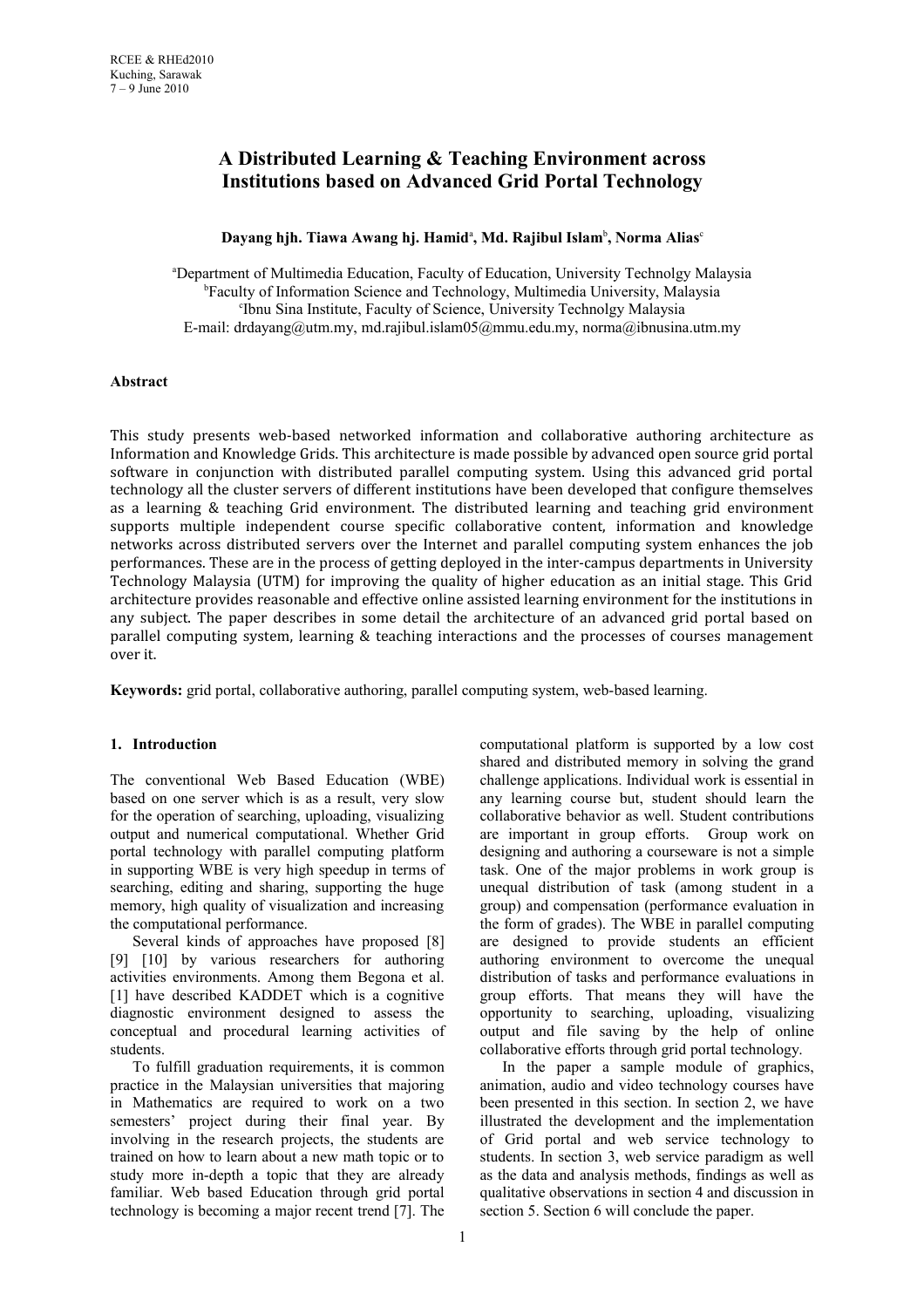## *1.1 Graphics, animation, audio and video technology Course*

This course provides exposure to the theory and basic concept audio, video, graphics and animation digital to student. Students shall be exposed with key concepts each stated element and how to use properly in the development of an application of multimedia and website. Students will be led to use variety of techniques procedure, element and the quality of multimedia by using software audio, video, graphics and animation. Emphasis would be also given to the aspects intermingle among element in multimedia produce education and learning material effective and having quality.

LEARNING OUTCOME: At the end education, students wish can afford:

- ° State basic concept relating with key elements multimedia.
- ° Use effectively multimedia technology relating with education and learning.
- ° Use technology multimedia digital to increase the quality professional jobs especially contribute to education sector. For a 14 week/semester, the subject covered on the topics stated in Table 1.

| Week           | Learning Activities                                                                       | Remark                                                                                             |
|----------------|-------------------------------------------------------------------------------------------|----------------------------------------------------------------------------------------------------|
|                | Introduction To Course, Assignment And Students<br>Responsibility                         | Information about method course<br>management, presence policy and each<br>student responsibility. |
|                | Introduction Into Multimedia                                                              |                                                                                                    |
|                | Key Elements Multimedia<br>Technological Development Multimedia                           |                                                                                                    |
|                | Development Factors Multimedia                                                            |                                                                                                    |
|                | Introduction To Graphics Technology                                                       | Student must form project team for                                                                 |
|                | Graphics Interest In Education<br>$\bullet$                                               | graphics assignment and animation (not<br>exceeding 3 people for one group)                        |
|                | Role of Graphics Digital In The Application<br>$\bullet$<br>Multimedia Or Web Development |                                                                                                    |
|                |                                                                                           | Demonstration and practical training in                                                            |
| $\mathbf{1}$   | Technology Digital Graphics: Technical Aspect                                             | the laboratory graphics software use<br>(Adobe Photoshop) - Activity 1                             |
|                | Category Digital Graphic: Bitmap And Vector                                               | (Photoshop)                                                                                        |
|                | Digital Graphics Technology: Technical Aspect                                             | Cooperative learning activity and PBL:                                                             |
|                | Digital Graphic File Format<br>Digital Graphics Quality: Resolution<br>$\bullet$          | <b>Digital Graphics Quality</b>                                                                    |
|                | And Color Depth                                                                           |                                                                                                    |
|                | Image Size And File Size                                                                  |                                                                                                    |
| $\overline{2}$ | Introduction To Animation Technology<br>$\bullet$                                         |                                                                                                    |
|                | brief Animation Technology<br>multifaceted Animation Use Life<br>$\bullet$                |                                                                                                    |
|                | Animation Interest In Education<br>$\bullet$                                              |                                                                                                    |
|                |                                                                                           |                                                                                                    |
|                | Animation Technology Digital: Technical Aspect<br>Traditional vs Digital animation        |                                                                                                    |
|                | Animation Production Basis Techniques                                                     |                                                                                                    |
|                | Teknologi Animasi Digital: Aspek Teknikal                                                 | Aktiviti pembelajaran koperatif dan                                                                |
|                | (samb.)                                                                                   | PBL: Konsep Asas Animasi Digital                                                                   |
|                | Konsep Asas Animasi Digital<br>Teknik-teknik Penghasilan Animasi<br>$\bullet$             | Ujian: Meliputi tajuk Grafik sahaja (15                                                            |
|                | Digital                                                                                   | markah)                                                                                            |
|                | Kategori-kategori Animasi Digital<br>$\bullet$                                            |                                                                                                    |
|                | Format Fail Animasi Digital                                                               |                                                                                                    |
|                | Perisian dan Perkakasan Animasi                                                           | Panduan menghasilkan beberapa jenis                                                                |
|                |                                                                                           | animasi yang utama seperti motion                                                                  |
|                | Perisian Animasi: 2D, 3D dan Kesan                                                        | tweening, shape tweening, frame by<br>frame dan lain-lain.                                         |
|                | Khas<br>Perkakasan: Tablet Pendigital,                                                    |                                                                                                    |

# Table 1: Subjects of a semester of 14 weeks for Graduate Students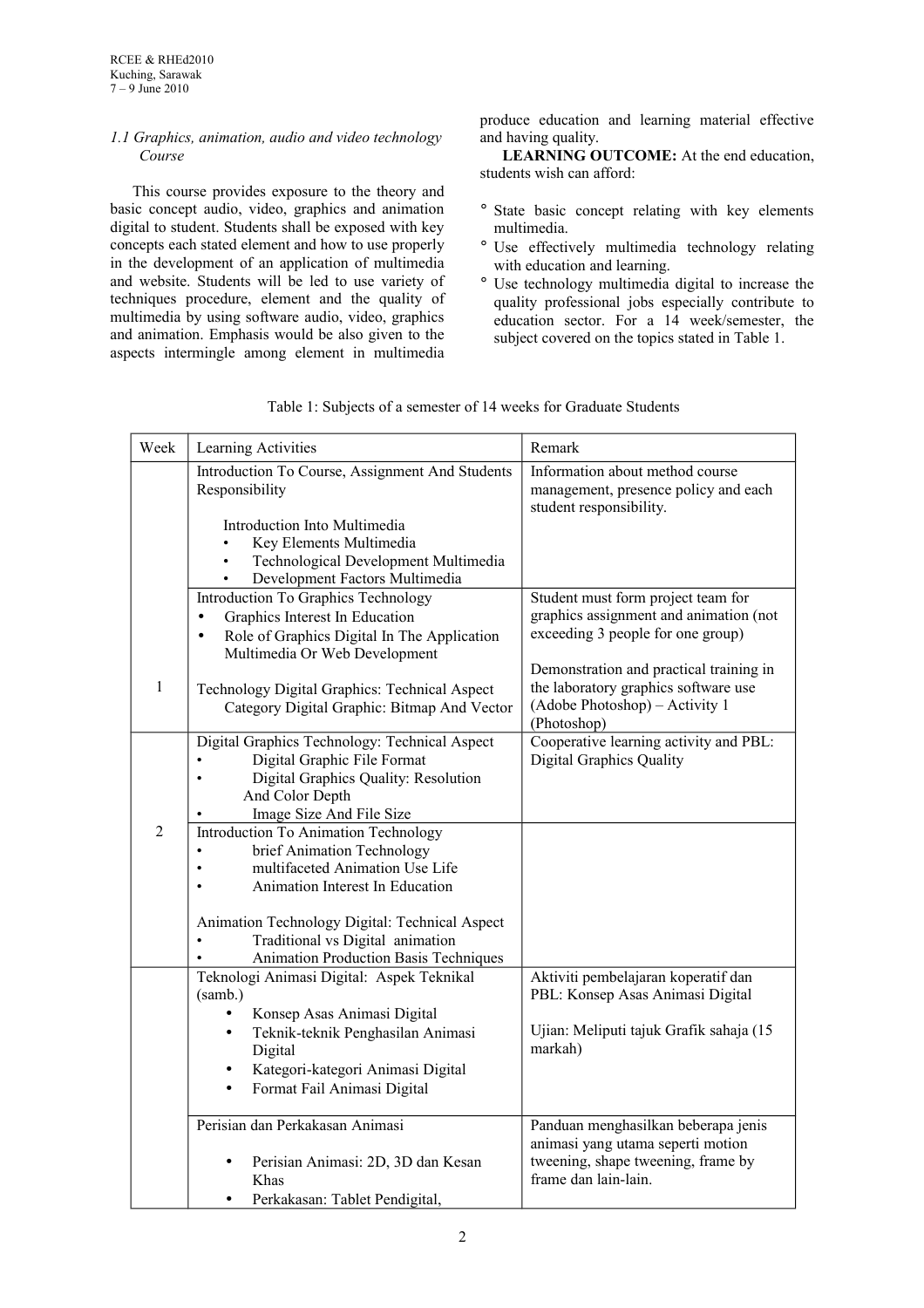|               | Pengimbas 3D dan sebagainya.                                          |                                                               |
|---------------|-----------------------------------------------------------------------|---------------------------------------------------------------|
| Perte<br>muan | Aktiviti Pembelajaran                                                 | Catatan                                                       |
| 5             | Teknologi Animasi Digital: Animasi 3D dan<br>Kesan Khas               | Tarikh akhir menghantar tugasan 1a (5<br>markah)              |
|               | Pengenalan Animasi 3D<br>Proses Menghasilkan Animasi 3D               |                                                               |
|               | Kesan Khas: Morphing, Warping,<br>$\bullet$                           |                                                               |
|               | Virtual Reality                                                       |                                                               |
|               | Latihan amali di makmal penggunaan perisian                           |                                                               |
|               | grafik dan animasi (Adobe Phostoshop dan<br>Macromedia Flash)         |                                                               |
|               | Pengenalan kepada Audio                                               |                                                               |
|               | Konsep Asas Audio                                                     |                                                               |
|               | Penggunaan Audio dalam Aplikasi<br>$\bullet$<br>Multimedia Pendidikan |                                                               |
| 6             | Pengenalan kepada Audio Analog dan<br>Audio Digital                   |                                                               |
|               | Prinsip-prinsip Asas Audio Digital                                    |                                                               |
|               | Proses Pensampelan: Audio Analog                                      |                                                               |
|               | kepada Digital                                                        |                                                               |
|               | Faktor-faktor yang Mempengaruhi<br>٠                                  |                                                               |
|               | Kualiti Audio Digital<br>Saiz Fail Audio Digital                      |                                                               |
|               | Audio Digital Lanjutan                                                | Demonstrasi penggunaan beberapa                               |
|               | Pelbagai Teknik Pemadatan Audio<br>$\bullet$                          | perisian audio digital.                                       |
|               | Jenis dan Format Fail Audio Digital<br>$\bullet$                      |                                                               |
|               | Perisian Audio Digital dan<br>$\bullet$                               |                                                               |
|               | Penggunaannya                                                         |                                                               |
|               | Pengenalan kepada Video                                               | Kuiz: Meliputi tajuk Audio sahaja (5                          |
|               | Penggunaan Video dalam Aplikasi                                       | markah)                                                       |
|               | Multimedia Pendidikan                                                 |                                                               |
|               | Prinsip Asas Video<br>٠                                               |                                                               |
|               | Pengenalan kepada Video Analog<br>٠                                   |                                                               |
|               | Format Fail dan Piawaian Video Analog                                 |                                                               |
| 7             | Pengenalan kepada Video Digital                                       |                                                               |
|               | Proses Pendigitalan Video                                             |                                                               |
|               | Perkakasan untuk Proses Pendigitalan<br>Video                         |                                                               |
|               | Kelebihan dan Kelemahan Video Digital                                 |                                                               |
|               | Penyuntingan Video Digital                                            |                                                               |
|               | Teknik-teknik penyuntingan video                                      | Demonstrasi penggunaan perisian<br>penyuntingan video digital |
|               | Perisian-perisian penyuntingan video                                  |                                                               |
|               | digital                                                               |                                                               |
|               | Penentuan Saiz Fail dan Kualiti Video Digital                         |                                                               |
|               | Faktor Penentuan Kualiti Video Digital                                | Tarikh akhir menghantar semua tugasan                         |
|               | Faktor Penentuan Saiz Fail Video Digital                              |                                                               |
|               | Pemadatan Video Digital                                               |                                                               |
|               | Prinsip-Prinsip Pemadatan Video<br>$\bullet$                          |                                                               |
|               | Jenis dan Piawaian Pemadatan Video<br>$\bullet$                       |                                                               |
|               | Kelemahan Pemadatan Video<br>٠                                        |                                                               |
|               | Format Fail Video Digital<br>$\bullet$                                |                                                               |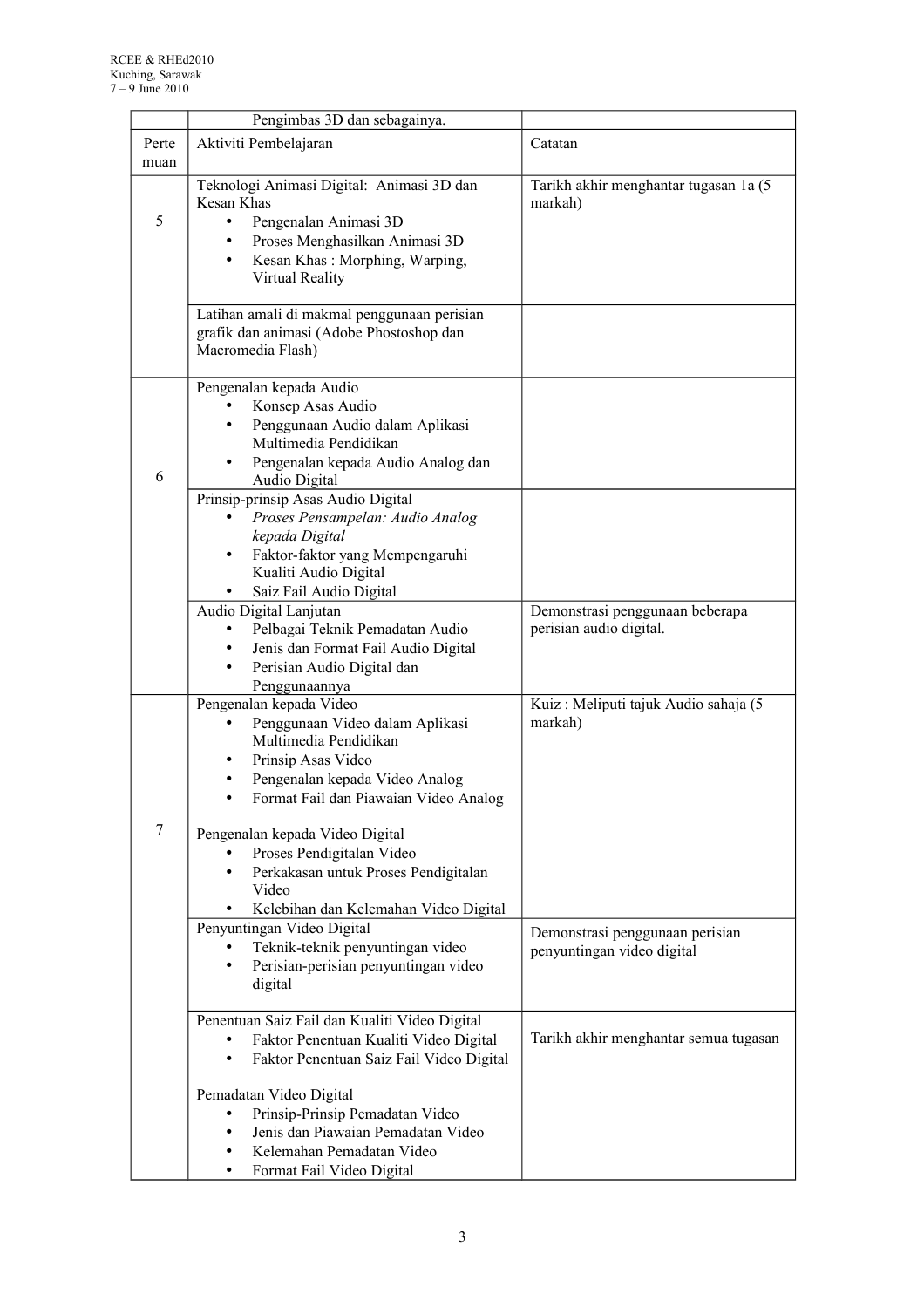The weekly hands-on laboratory exercises provide practice on graphics, animation, audio and video technology skills and authoring, sharing and communication activities. The laboratory exercises may support the student research projects outside of class.

# **2. GRID PORTAL TECHNOLOGY**

The proposed Grid portal is an efficient web server as well as gateway by which users may access web services, manage data and compose workflows [14]. The portal is used by the administrator to construct the service for others to use and by the users who wish to act together with the service by its automatically generated web interface. Our Grid portal technology offers a framework for supplying single-point access to Grid services, similarly a Web portal such as Yahoo or MSN comprehensive site information, indexes and web pages [5][6]. A Grid service that is accessible within the portal. A distinctive feature of our grid portal is, a user navigates to the portal page, and afterward, the portal presents the appropriate applications that the user may interact with, derived from their identity and the authorization policies [12]. Like this, a virtual organization may be formed. The Grid is a mixture of network infrastructure and software framework distributing computing services based on distributed hardware and software resources [15].

We are using Netbeans IDE platform to create web service because it provides an integrated Development Environment for Java (Desktop and Enterprise) and Service Oriented Architectures. SOA concept can build upon and evolving from older concepts of distributed computing [13] and modular programming.

For the authoring environment, we have built a web services (Fig. 2 represents the diagram) for creating, editing and sharing knowledge as called as web services portal using java native. In grid portal service, we create schema Web Service Definition Language (WSDL) using tools such as Neatbean IDE, GlassFish as web engine, C compiler and Parallel Virtual Machine (PVM). After finish, students can access web service portal from a server as called as distributed or grid Computing.



#### Fig. 1: Grid portal technology with parallel computing system

Grid portal supports a framework to provide a web service interface to the existing applications without having to write extra code or modify the existing web services.

## *2.1 Web Services Technology*

Web programming is the design and construction of a program, e.g., an applet, to perform a task on a web page. In the web services development, some concept on GUIs, concurrency; event handling; graphics; network communication; and software engineering techniques and tools are exploited.

For this kind of relationship, we choose serviceoriented architecture (SOA) style. Each web services are easily maintainable since there is loose coupling between interacting nodes. The development of this architecture is based on several programming language as it involves algorithm implementation on C, parallelization using Parallel Virtual Machine (PVM) and Java for web services development. The grid computing platform is an open source-based and will be develop under Linux environment. The platform development will increase the acceleration and scaled-out across a virtualized grid. The clusters of processors involved in this platform are developed on increasingly larger computational hardware with inexpensive architecture [16].

Web authoring environment Design: This document will discuss the web interface architecture and its process flow diagram. Web Architecture of Web authoring environment is shown in Fig. 2. The above figure (see Fig. 1) is the general web architecture for enabling efficient grid portal authoring environment for Internet as well as Intranet. Norma server cluster consists on n-number of servers connecting together with a central hub. One of the servers will be the master server as well as the Web server. Once the web server is running, depending on network setup, all users such as government departments, home offices and universities can access authoring web portal service [11].

- The following is the list of item involved:
- 1) A web browser
- 2) Infrastructure Component (LAMP Linux Apache MySQL PHP)
- 3) PHP scripting.
- 4) An Apache web server (free on LINUX machine)
- 5) PERL-CGI (A PERL script running in Apache CGI-BIN directory)
- 6) HTML pages (One plain HTML page input.htm, One embedded HTML page in PERL-CGI script)
- 7) PVM, MPI, C programs (Sequential and Parallel architecture)
- 8) An open source grid portal software.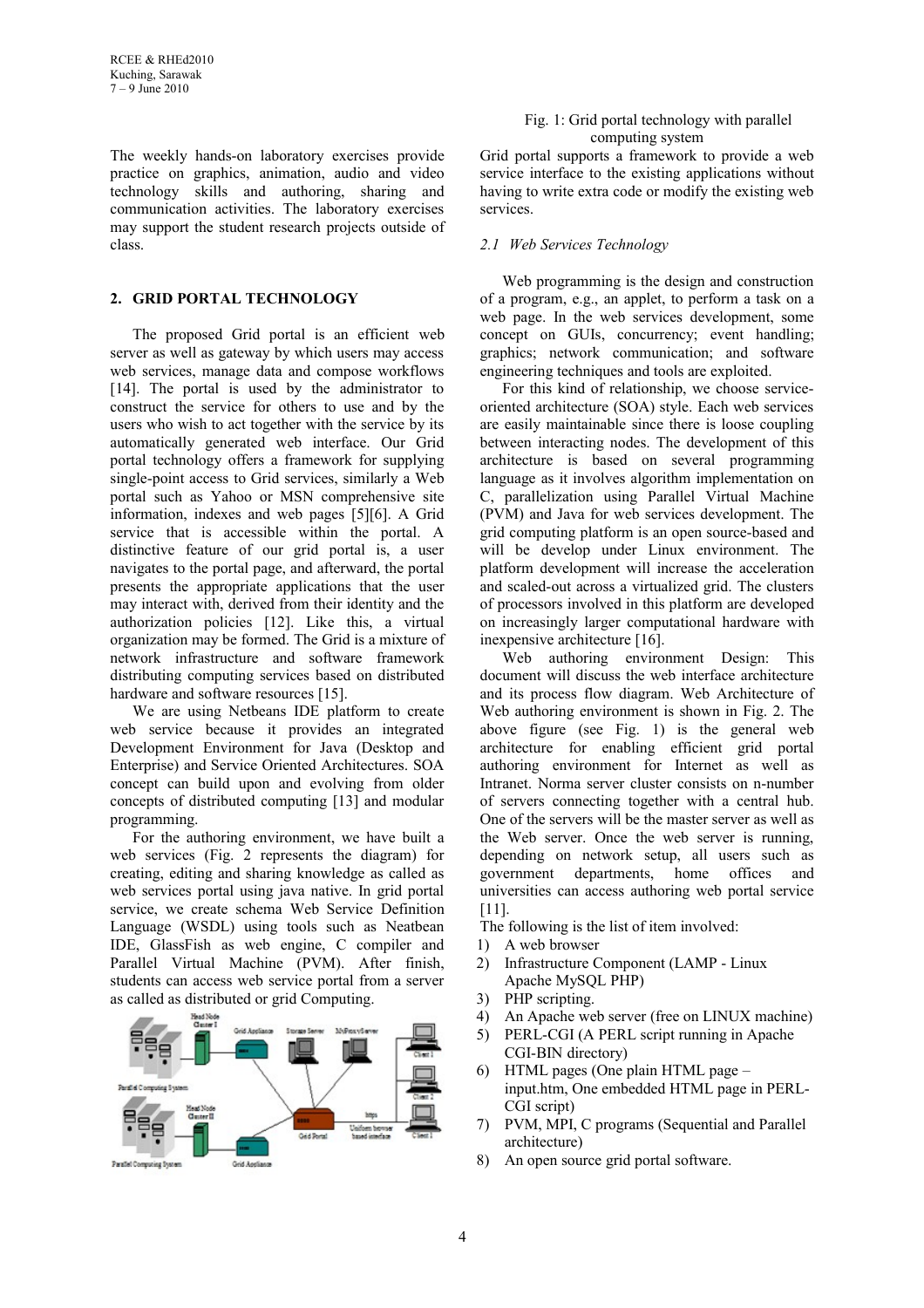

Fig. 2: Overall diagram of one web service of a grid based web portal

## **3. WEB SERVICE PARADIGM**

The web services provided the contents page which will present a synopsis of the selected subject. The user can then either follow a hypertext link to further comprehensive details. It'll provide a parallel programming exercise and the solution can be viewed after the user has completed the exercise. For the pioneer, user can retrieve a solution template. The web services covers most topics excluding domain decomposition technique, data parallelism, concurrency and domain and functional partitioning, message passing paradigm, performance measurements [4] and provide the some numerical libraries in exploiting parallelism for grand challenge applications for the authoring environment.

## *3.1 Authoring Method*

We are defining a complete set of generic authoring tasks at all three information layers (library, subject domain and course) that are supported correspondingly by the library engine, domain engine and course engine.

There are number of composite actions such as delete all topics of a course, delete all concepts of a topic, delete all tasks of a topic, delete all concepts of a task or give value as to all the concept weights of a task, which can be implemented with a repetitive call to the atomic operation called delete topic and list all topics and the corresponding operations for task and concepts.

The interaction process between the course assistant and course engine is triggered by a set of common authoring tasks, such as create-newcourse-structure, edit-existing- course-structure, delete-existing-course structure and copy-existingcourse-structure. Each of them involve set of basic course-maintenance related tasks such as add/edit/delete topic, add/edit/delete task in a existing course structure, add/edit/delete concept in an existing topic or task, link/delete document to a topic or task. They, on the other hand, trigger a set of operations performed by the course engine over the existing course structures. The operations ensure data consistency by performing domain specific checks for conflicts. For instance, when the authoring task Add (To, CS) is performed by the author the course engine performs keyword search (both in the domain and in the course ontologies)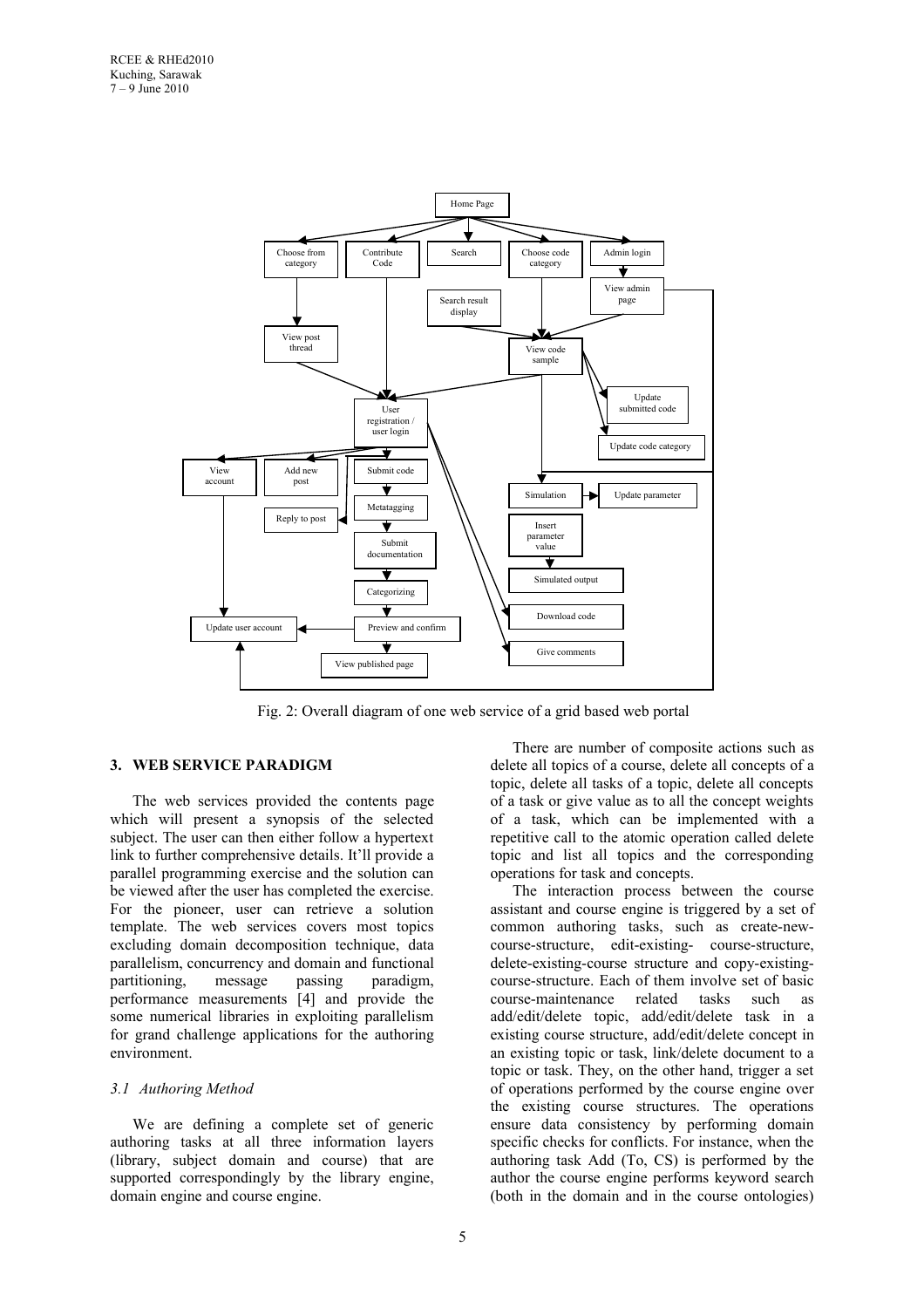RCEE & RHEd2010 Kuching, Sarawak 7 – 9 June 2010

on the entered topic expression. Then, the course assistant provides the option of manual editing options over those results. Next, the course assistant presents alternative views on the course engine results: (1) textual list of results with ranking according to their relevance to the search query, (2) graphical representation of the course trees with the matched concepts highlighted and (3) graphical representation of the domain ontology with the matched concepts (you are here indication). Within the same step the course engine also ensures the storage of the results for further reuse. Other possible course authoring tasks relate to document library and education metadata. They comprise: (a) Link a document to a topic, (b) Link a document to a task, (c) Delete a document from a task and (d) Delete a document from a topic.

# **4. FINDINGS**

The process of searching, saving, uploading, visualization has becomes extremely fast, reliable and precise with grid portal technology with parallel computing system. The parallel performance makes the product really attractive because of its high speed, efficient, effectiveness and high temporal performance algorithm [2] [3]. In terms of the performance of massive data execution, the result are also precise, highly convergence, stable and accurate to the exact solution.

## *4.1 Qualitative Observations*

The process of authoring of such concept based Web courseware for group works should include domain, course, and library authoring. By supporting the authoring activities further we aim at increasing the efficiency with respect to information reuse and collaboration between the course authors.

There are three main modules in AIMS authoring environment: Domain editor, Library editor, and Course editor [3].

The *Domain editor* allows the author to perform functions, such as add, delete and update domain terms and links between them, in order to construct a domain concept map structure. The editor facilitates the full description (name, definition and classification in the concept mapping hierarchy of terms) of domain terms and the links between them. The editor also allows the author to create new types of links and to create links between a domain term and existing documents in the AIMS library.

The *Course editor* provides the author with a framework to define the structure of tasks and topics for a course.

One course can consist of several topics and each topic can have several tasks. The author constructs this structure on the basis of domain

terms and direct links from them to the library documents. This way s/he ensures a link between the course structure and the appropriate course material.

The *Library editor*, as most of the library systems, enables the maintenance of information collections. In this case the Library editor provides access to all the information and data related to different courses and domains. The novel feature here is the task- and use-oriented description of documents, by including instructional and presentation formats within the description of each document.

## **5. DISCUSSION**

In pure collaborative authoring, each author takes over an authoring sub-task(s). When each author accomplishes the sub-task(s), the group goal is reached and collaborative mutual interdependent authoring is achieved.

In the wider spread cooperative authoring, authors just reuse each others materials, style, learning goal settings, dictionaries, linking and sequencing, etc. The primitive interaction activities among participants during both cooperative and collaborative authoring, from a macro granulation perspective, are as follows (listed in their order of priorities):

- Planning/Execution/Creation
- Coordination/Control
- Initiative/Supervision
- Observation/Suggesting
- Data/Idea sharing
- Dialogue (with Interaction)

This research will provide the following benefits to students and participating universities:

- Facilitate and support work group students in their design and developing a courseware.
- The successful application of authoring activities environment through grid technology provides enhancements in work group performance, helps to lower cost, and encourages innovation.
- Learners and faculties can promote the exchange of ideas, information, knowledge, and joint research and development of Web-based teaching materials.
- Help member universities build a network of facilitators to support e-learners (forum with advanced Information and Communication Technology (ICT), i.e., with the use of massive parallel processors of globally distributed and yet interconnected mini-supercomputers through global neural computer network).
- Researchers can partner with colleagues in more advanced faculties, and perform joint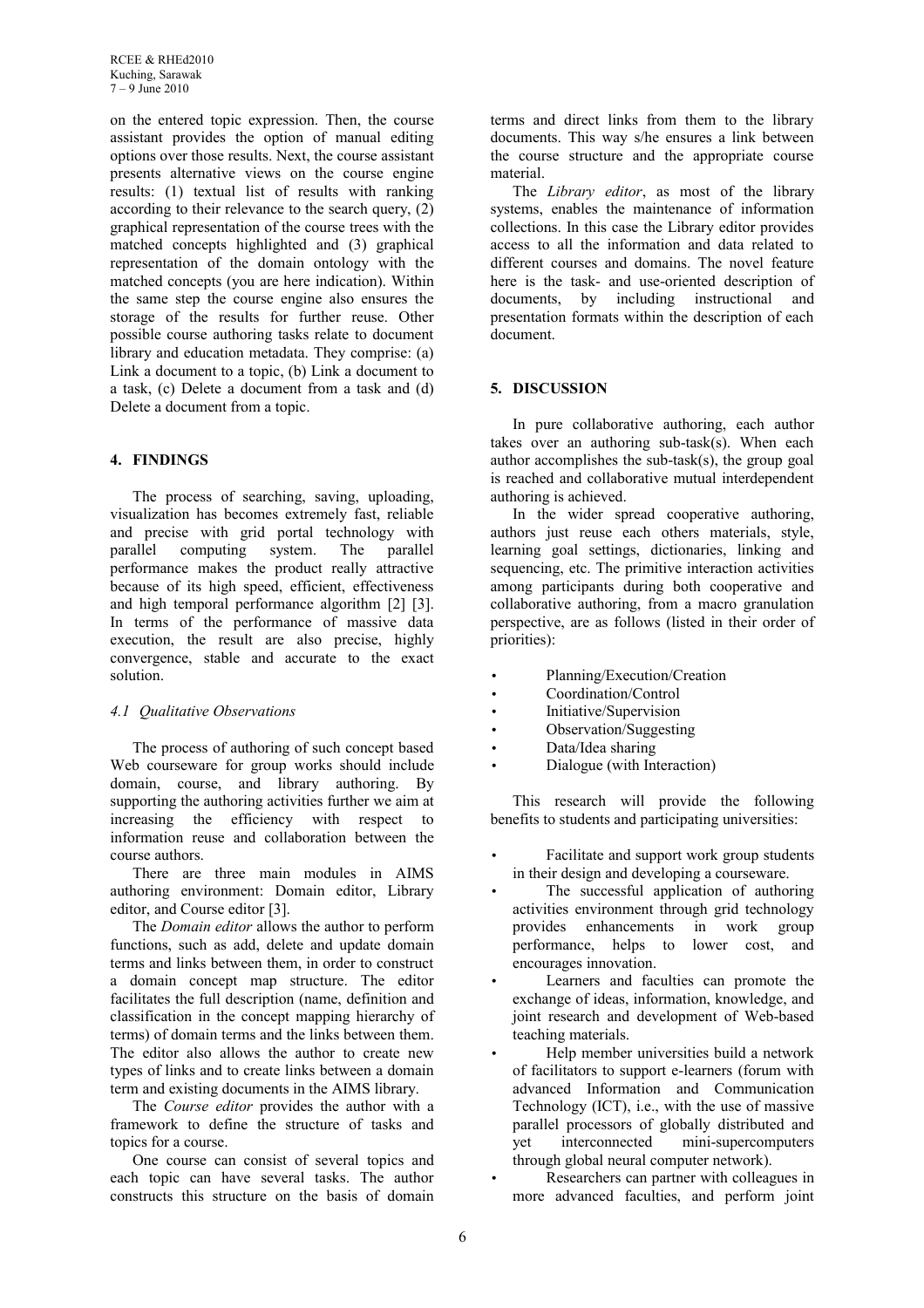collaborative research and development with the use of the emerging global GRID computer networking technology.

## **6. CONCLUSION**

A convenient mode of obtaining most of the intrinsic worth of Web-supported or Online Supported teaching and learning for the huge quantity of institutions that does not necessitate extremely high investments concerning the infrastructure of Internet is being applied as Grid Portal for education especially teaching and learning environment. The deployment of such a Grid portal environment is being on processed in the University Technology Malaysia. The grid portal technology with parallel computing system represents an effective upgraded approach to deploy C and JAVA programme code applications as Grid services. The more pervasive take-up of Grid technology requires high-level Grid application environments where users can easily create complex Grid workflows including different Grid enabled applications. The user only has to provide several mandatory parameters to an HTML pages in PERL-CGI Scripts based Code Interface Description File and PERL-CGI enables the code application to be run from a Grid service client. All these C and JAVA programme codes were executed from a single workflow and the execution output was visualized by the portal. We believe that, the accessibility of such a grid portal environment has the capacity in advancing the quality of teaching and learning significantly. Based on the strong foundations, hopefully the users are ready to apply their knowledge, creativity and leadership to fulfill the need of their future career development.

#### **Acknowledgment**

The authors gratefully acknowledge the financial assistance from the Research Management Centre (RMC), UTM as well as the University Technology Malaysia to provide the facilities for the research.

## **Reference**

- 1. Begoña Ferrero, Maite Martín, Ainhoa Alvarez, Maite Urretavizcaya and Isabel Fernández-Castro, Authoring and Diagnosis of Learning Activities with the KADDET Environment, Journal of Universal Computer Science. 11 (9) (2005) 1530-1542.
- 2. D. Dicheva, L. Aroyo, A. Cristea, Collaborative Courseware Authoring Support,

CATE'02, ACTA Press, ISBN:0-88986-332-6, (2000) 52-57.

- 3. D. Garrison, W. Archer, A transactional perspective on teaching and learning: A framework for adult and higher education, ISBN-13: 978-0080437804, 1st edition, Elsevier Science, 2000.
- 4. K. Illeris, The three dimensions of learning, Roskilde University Press, Denmark, 2002.
- 5. G. Wells, Dialogic inquiry: Towards a sociocultural practice and theory of education, Cambridge University Press: US, 1999.
- 6. Fran Berman, Geoffrey Fox, Anthony J. G. Hey, Grid computing: making the global infrastructure a reality, John Wiley and Sons, ISBN: 9780470853191, 2003.
- 7. J. Tourino, MJ. Martin, l. Tarrio, M. Arenaz, A grid portal for an undergraduate parallel programming course, IEEE Transactions on Education, 48 (2005) 391-399.
- 8. Z.L. Ye, G.N. Qi, XJ. Gu, Z.G. Bao, Y.D. Qian, A cooperative process-management system based on the manufacturing grid, International Journal of Computer Integrated Manufacturing, 20 (2007) 244-253.
- 9. Ditu Soni, Jyotsna Sharma, Role of grid computing in Indian education, in Proc. of the 12th WSEAS International Conference on Applied Mathematics, Cairo, Egypt, 2007, pp. 417-423.
- 10. Chao-Tung Yang, Hsin-Chuan Ho, An e-Learning Platform Based on Grid Architecture, Journal of information science and engineering. 21 (2005) 911-928.
- 11. Mark Baker, Rajkumar Buyya, Domenico Laforenza, Grids and Grid technologies for wide-area distributed computing, *Softw. Pract. Exper.* 32 (2002) 1437–1466.
- 12. Kacsuk, P., Goyeneche, A., Delaitre, T., Kiss, T., Farkas Z., Boczko, T., High-Level Grid Application Environment to Use Legacy Codes as OGSA Grid Services, In Proc. of Fifth IEEE/ACM International Workshop on Grid Computing (GRID'04), 2004, pp. 428-435.
- 13. Jakob, the POVBench Parallel Processor Benchmark. Retrieved (March 3, 2004), from http://www.haveland.com/ index.htm? povbench/index.htm
- 14. Thomas, M.P., Burruss, J., Cinquini, L., Fox, G., Gannon, D., Gilbert, L., von Laszewski, G., Jackson, K., Middleton, D., Moore, R., Pierce, M., Plale, B., Rajasekar, A., Regno, R., Roberts, E., Schissel, D., Seth, A., Schroeder, W., Grid Portal Architectures for Scientific Applications. Journal of Physics: Conference Series 16, (2005), pp. 596–600.
- 15. Bing Wu, Matthew Dovey, Muan Hong Ng, Kaihsu Tai1, Stuart Murdock, Hans Fangohr, Steven Johnston, Paul Jeffreys, Simon Cox, Jonathan W. Essex and Mark S.P. Sansom, A Web / Grid Portal Implementation of